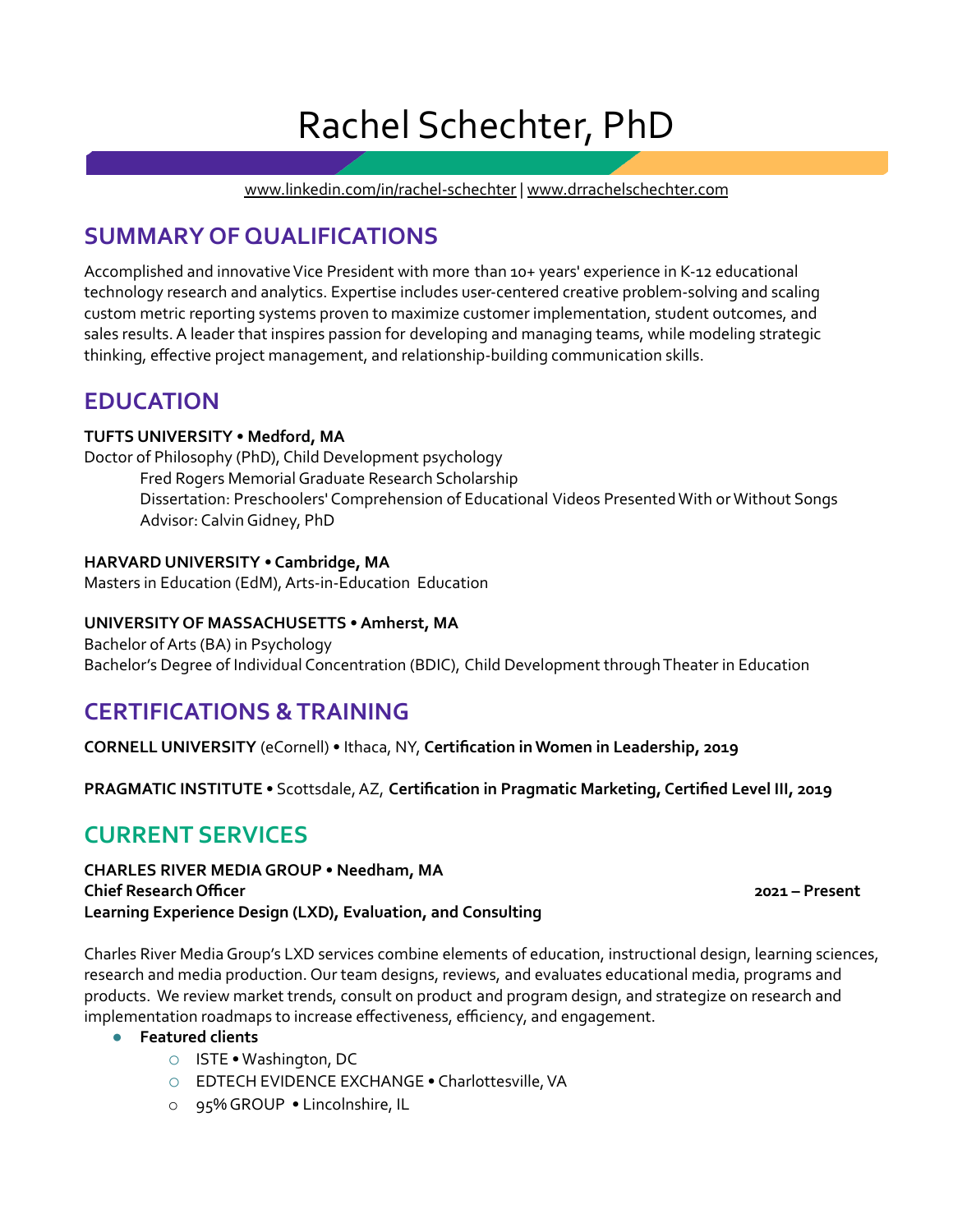# **RESEARCH & LEADERSHIP EXPERIENCE**

# **HOUGHTON MIFFLIN HARCOURT (HMH) • Boston, MA**

### **Vice President of Learning Sciences February 2019 – 2020**

- Strategic product development consultation included the creation, integration, and utilization of learning spines (knowledge graphs) data analytics, program evaluation, and iterative improvement
- Set the vision for HMH's new Learning Sciences brand by developing RAMP, a framework to create Rigorous,Aligned, Motivating, and Personal learning experiences and publishing 10+ articles
- Managed a team of Learning Scientists who provided discipline-specific consulting to product teams across business lines to build knowledge on what the "Research Says" about teaching and learning
- DEI Senior Leader and Chair of theWomen inTechnology employee resource group of 300+ members

# **Chair of the Learning Sciences and ResearchAdvisory Board February 2019 – 2020**

- Founded the inaugural board, recruiting eight cross-disciplinary academics from around the country to consult and bring insights on the needs of educators and students
- Hosted the first multi-day HMH Learning Sciences & Research Summit for cross-company and academic learning, as well as seasonal focus groups and interviews that culminated into targeted recommendations for each line of business

# **LEXIA LEARNING • Concord, MA**

# **Director of Research March 2015 – 2019**

- Led a 12-member department (with three PhD-level staff) that focused on supporting agile product development, user-centered research, innovative analytics, traditional efficacy research, and customer research & evaluation support
- Executed a vision to expand Lexia's academic research management from small single-school RCTs to a research [portfolio](https://www.lexialearning.com/why-lexia/research-proven) that also included national, large-scale analyses that resulted in 13 publications in peer-reviewed journal articles, one book chapter, and 35 conference presentations (2011-2019)
- Developed and scaled aTableau-based online personalized reporting system for sales and implementation teams to facilitate renewal and expansion sales, that contributed towards Lexia's extreme revenue growth (23.1M in 2014 to 52.8M in 2018) and consistently high renewal rates (90% in 2014 to 100% in 2018)

# **Senior Research Manager August 2013 – 2015**

- Collaborated with universities, district & state agencies, and evaluation partners to evaluate Lexia (Harvard University, NewYork University, Evaluation andTraining Institute, Utah DOE, DCPS)
- Designed research methodology and managed protocols for alpha and beta testing for elementary and adolescent literacy products, to improve student software efficacy, enhancing reporting tools for educators and administrators, and quantifying students' learning outcomes
- Innovated using program data to allow internal teams to make data-driven decisions to improve programs and processes throughout the company

# **Senior ResearchAssociate March 2011 – 2013**

- Managed the research department's collaboration across teams and departments, including creating and refining database processes for Lexia's patented Assessment Without Testing norm-referenced performance measures with software engineers and university statisticians
- Defined and managed research to validate Lexia's performance measures, comparing Lexia measures to external reading assessment scores including progress monitoring tools and state tests
- Leading contributor to teacher reporting design with a focus on data visualization

### $\overline{2}$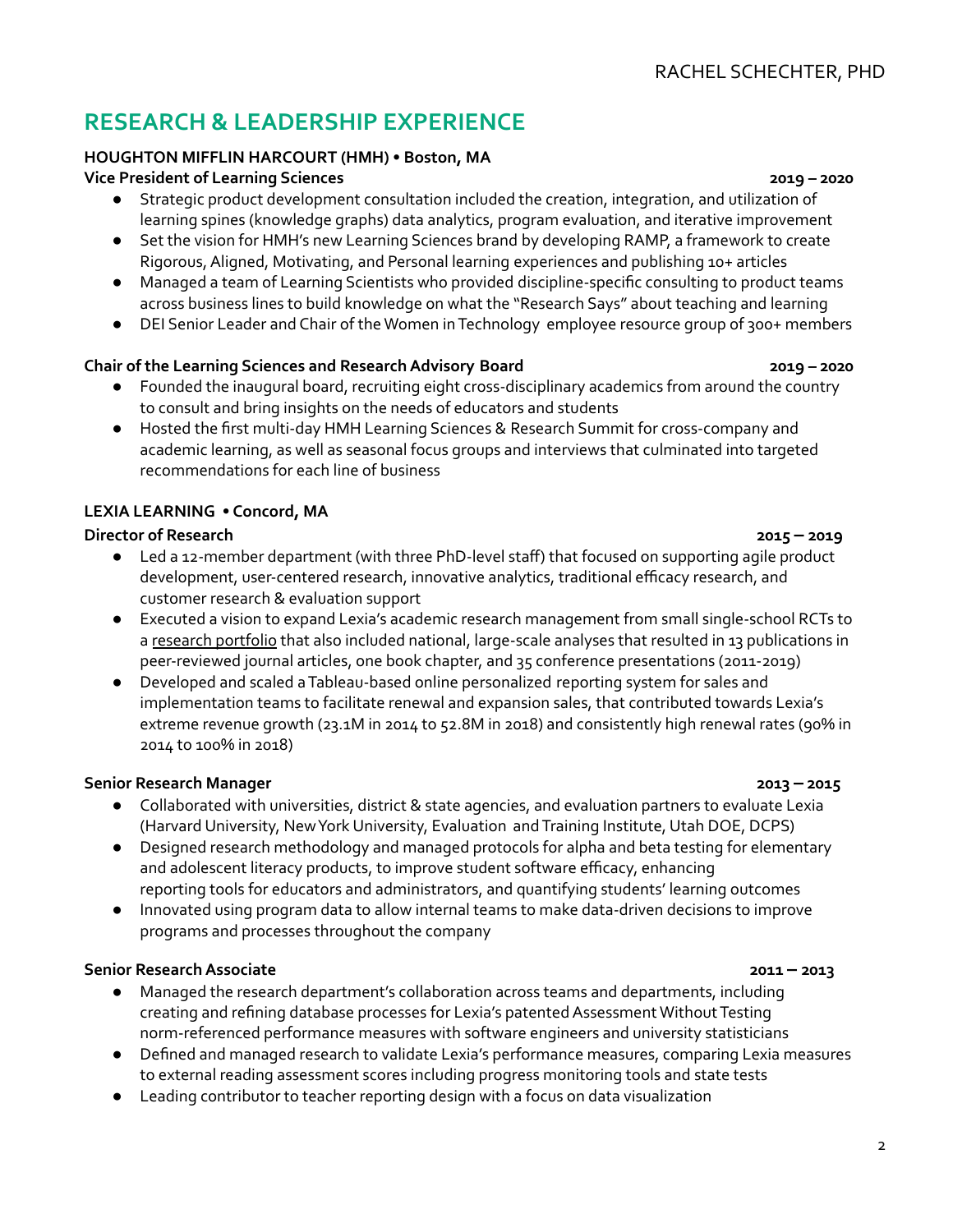# RACHEL SCHECHTER, PHD

### **GOODMAN RESEARCHGROUP, INC.** • **Cambridge, MA**

### **Project Manager** January **2010 – 2011**

- Contributed towards grant writing for external evaluation contracts for educational programs, services, and materials, usually managing 5-7 project simultaneously
- Completed utilization-based annual and final reporting that focused on storytelling and data visualization to bring forward insights and provide evidence for recommendations
- Tailored instrument development, participant recruitment, data collection, analysis and report writing based on unique client needs

### **Research Consultant** January **2009 – 2010**

- Accelerated the development of lit review material for child development, educational media and digital learning tools
- Coordinated and executed on-site and remotely administered data collection
- Conducted analysis on embedded assessment data on tech-enhanced museum exhibits

# **PUBLICATIONS**

### **BOOK CHAPTER**

Kazakoff, E. R., Orkin, M., Bundschuh, K., & Schechter, R. L. (2018). Fostering Engagement in Educational Technologies Through Developmental Theory and Program Data. In R. Roscoe, S. Craig, & I. Douglas (Eds.), End-User Considerations in EducationalTechnology Design (pp. 99-122). Hershey, PA: IGIGlobal. <https://doi.org/10.4018/978-1-5225-2639-1.ch005>

### **JOURNALARTICLES**

- Baron, L. S., Hogan, T. P., Schechter, R. L., Hook P. E., & Brooke E. C. (2019). Can educational technology effectively differentiate instruction for reader profiles? Reading andWriting, 32(9), 2327-2352. <https://doi.org/10.1007/s11145-019-09949-4>
- Macaruso, P.,Wilkes, S., Franzén, S., & Schechter R. (2019).Three-Year Longitudinal Study: Impact of a Blended Learning Program—Lexia® Core5® Reading—on Reading Gains in Low-SES Kindergarteners. Computers in the Schools, 36(1), 2-18. <https://doi.org/10.1080/07380569.2018.1558884>
- Schechter, R. L., Kazakoff, E. R., Bundschuh, K., Prescott, J. E., & Macaruso, P. (2017). Exploring the impact of engaged teachers on implementation fidelity and reading skill gains in a blended learning reading program. Reading Psychology, 38(6), 553-579. <https://doi.org/10.1080/02702711.2017.1306602>
- Schechter, R., Macaruso, P., Kazakoff, E. R., & Brooke, E. (2015). Exploration of a blended learning approach to reading instruction for low SES students in early elementary grades. Computers in the Schools, 32(3-4), 183-200. <https://doi.org/10.1080/07380569.2015.1100652>
- Rhodes,A. M., & Schechter, R. (2014). Fostering resilience among youth in inner-city community arts centers: The case of the artists collective. Education and Urban Society, 46(7), 826-848. <https://doi.org/10.1177/0013124512469816>

### **CONFERENCE PRESENTATIONS**

- Schechter, R (2018, October). Managing millennials: Myths, mistakes, and musts.American Evaluation Association Annual Conference, Cleveland, OH.
- Schechter, R (2018, July). Examination of email frequency on teacher interaction with a blended learning educator portal. Association for Supervision and Curriculum Development Annual Conference, Boston, MA.
- Prescott, J.E., Van Voorhis, M., Taylor, R., Schechter, R (2018, June). Improving reading instruction: Advantages of providing tiered, year-long implementation support. International Society ofTechnology in Education Annual Conference, Chicago, IL.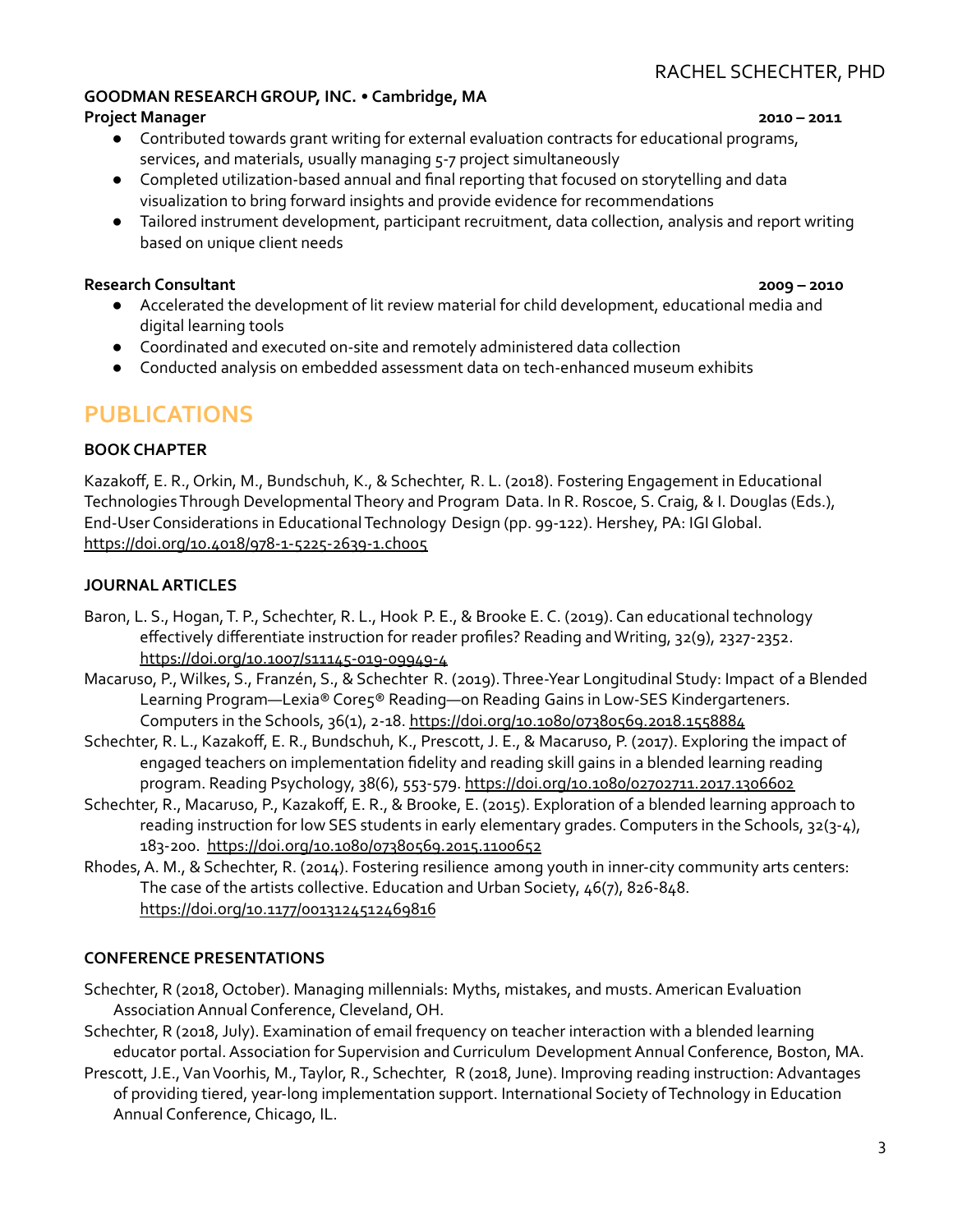### **CONFERENCE PRESENTATIONS (cont'd)**

- Brooke, E.C., Macaruso, P., & Schechter, R.L., (2017, July).The impact of summer slide on reading growth for low SES students across two years. Poster presented at the Society for the Scientific Study of Reading Annual Conference, Halifax, Nova Scotia.
- Baron, L.S., Hogan, T.P., Schechter, R.L., & Brooke, E. C. (2017, July). Educational technology can effectively differentiate instruction for reader profiles. Poster presented at the Society for the Scientific Study of ReadingAnnual Conference, Halifax, Nova Scotia.
- Schechter, R.L., Meyer, D., & Prescott, J.E. (2017, April). Do implementation services really work? An inquiry into implementation support packages for blended learning programs. Poster presented at the biennial meeting of the Society for Research in Child Development, San Antonio, TX.
- Kazakoff, E.R. & Schechter, R.L. (2016, October). Using Mixed Methods for the Iterative Improvement of a Blended Learning Literacy Program. Poster presented at the special topics meeting of the Society for Research in Child Development on Technology and Media in Children's Development, Irvine, CA.
- Kazakoff, E., Crawford-Brooke, E., Macaruso, P., Hook, P., Schechter, R., Wilkes, S. (2015, July). Potential Benefits of Blended Learning for Reading Instruction for ELL and Non-ELL Students. Poster presented at the annual meeting of the Society for the Scientific Study of Reading, Waima, HI.
- Macaruso, P., Crawford-Brooke, E., & Schechter, R., (2014, July). Reading Skill Acquisition Among Low-SES Students Using Computer-Assisted Instruction. Poster presented at the annual meeting of the Society for the Scientific Study of Reading, Santa Fe, NM.
- Schechter, R. (2013, April). Preschoolers' Comprehension of Educational Science Videos Presented With and Without Songs. Poster presented at the biennial meeting of the Society for Research in Child Development, Seattle, WA.
- Schechter, R., Macaruso, P., & Crawford, E. (2013, April). Rate of Progress in Computer Assisted Instruction is Highly Predictive of Reading Outcome Measures in Early ElementaryGrades. Poster presented at the biennial meeting of the Society for Research in Child Development, Seattle,WA.
- Ronstadt, K. & Schechter, R. (2012, October). Collaboration between content designers and researchers to create a web-enabled, embedded assessment tool: Strategies and practices that supported a successful collaboratory. Poster presented at the annual meeting of the American Evaluation Association, Minneapolis, MN.
- Schechter, R. (2012, March). Assessment without testing: How computer-assisted instruction can serve as a progress monitoring tool for response to intervention. Presentation at the annual meeting of the Early Education andTechnology for Children Conference, Salt Lake City, UT.
- Crawford, E., Macaruso, P., & Schechter, R. (2011, November). Assessment Without Testing: Computer-assisted instruction can serve as a progress monitoring tool for response to intervention. Poster presentation at the annual meeting of the International Dyslexia Association, Chicago, IL.

### **SELECTED EVALUATION REPORTS**

- Schechter, R., Manning, C., Priedeman, M., &Goodman, I.F. (2010, November). Summative Evaluation of Seasons of Change. The Watson Institute, Brown University, Providence, RI.
- Schechter, R., Pylvanien, H., & Goodman, I.F. (2010, September). It's About Discovery Summative Evaluation: Year 1. Ohio State University, Lima, OH.
- Schechter, R., Houseman, L., Hecht, S., Manning, C., Goodman, I.F. (2010, June). NPASS2: Taking NPASS to Scale (National Partnership for After-School Science): Year 1. Education Development Center, Newton, MA.

Schechter, R., Bachrach, E., Priedeman, M., & Goodman, I.F. (2010, April). Reading Rockets Grant VIII Summative Evaluation. WETA-TV, Arlington, VA.